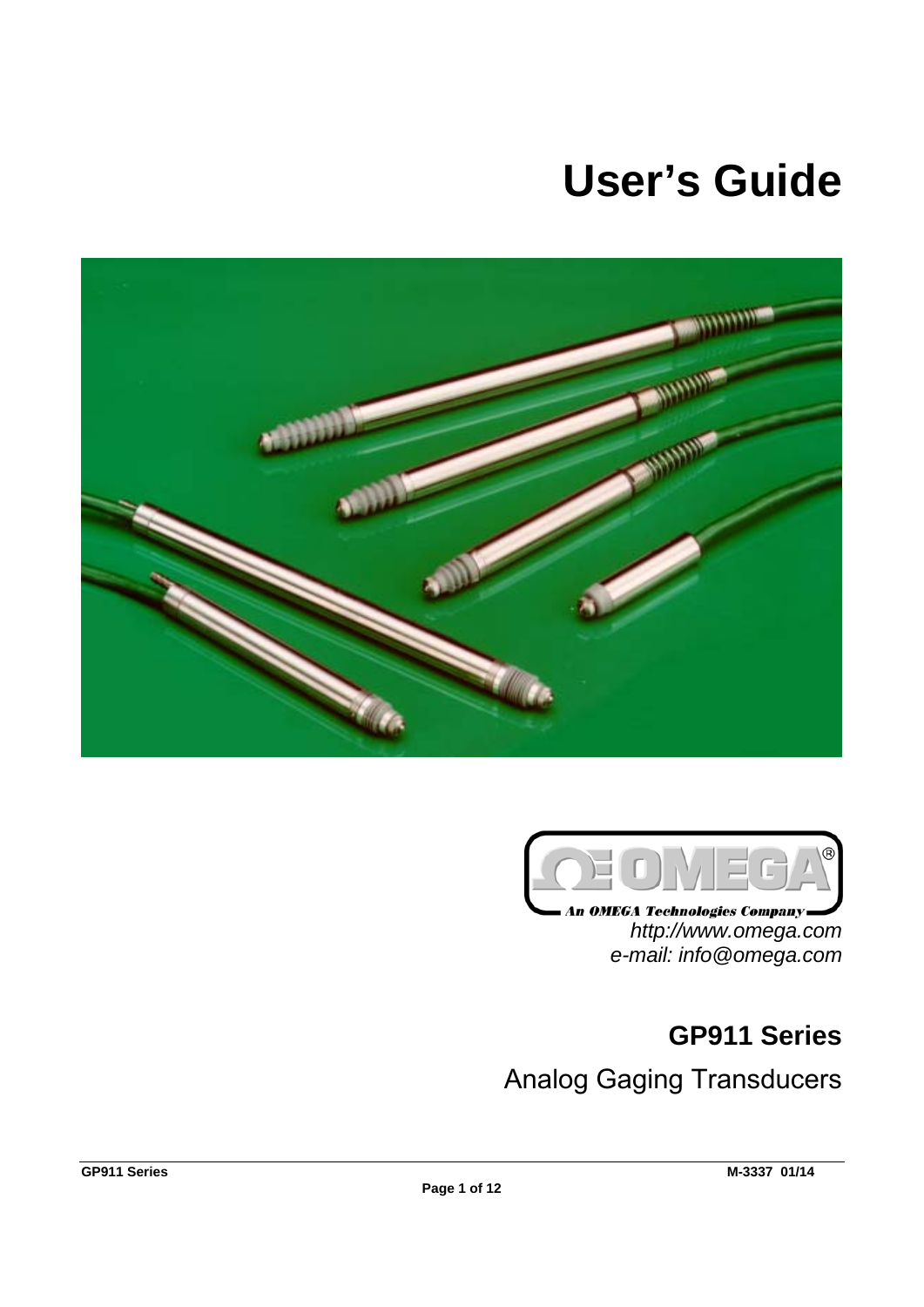

|                            | <b>OMEGAnet<sup>®</sup> On-Line Service</b><br>http://www.omega.com |                                                                                                                     | Internet e-mail<br>info@omega.com |                           |  |  |
|----------------------------|---------------------------------------------------------------------|---------------------------------------------------------------------------------------------------------------------|-----------------------------------|---------------------------|--|--|
|                            |                                                                     |                                                                                                                     |                                   |                           |  |  |
|                            |                                                                     |                                                                                                                     | <b>Servicing North America:</b>   |                           |  |  |
| USA:                       |                                                                     | One Omega Drive, Box 4047<br>Stamford, CT 06907-0047                                                                |                                   |                           |  |  |
| ISO 9001 Certified         |                                                                     | Tel: (203) 359-1660                                                                                                 |                                   | FAX: (203) 359-7700       |  |  |
|                            |                                                                     | e-mail: info@omega.com                                                                                              |                                   |                           |  |  |
| Canada:                    |                                                                     | 976 Bergar                                                                                                          |                                   |                           |  |  |
|                            |                                                                     | Laval (Quebec) H7L 5A1                                                                                              |                                   |                           |  |  |
|                            |                                                                     | Tel: (514) 856-6928<br>e-mail: info@omega.ca                                                                        |                                   | FAX: (514) 856-6886       |  |  |
|                            |                                                                     |                                                                                                                     |                                   |                           |  |  |
|                            |                                                                     | For immediate technical or application assistance:                                                                  |                                   |                           |  |  |
| USA and Canada:            |                                                                     | Sales Service: 1-800-826-6342 / 1-800-TC-OMEGASM<br>Customer Service: 1-800-622-2378 / 1-800-622-BEST <sup>SM</sup> |                                   |                           |  |  |
|                            |                                                                     | Engineering Service: 1-800-872-9436 / 1-800-USA-WHEN <sup>SM</sup>                                                  |                                   |                           |  |  |
|                            |                                                                     | TELEX: 996404 EASYLINK: 62968934 CABLE: OMEGA                                                                       |                                   |                           |  |  |
|                            | Mexico and                                                          |                                                                                                                     |                                   |                           |  |  |
| Latin America:             |                                                                     | Tel: (95) 800-826-6342                                                                                              |                                   | FAX: (95) 203-359-7807    |  |  |
|                            |                                                                     | En Español: (95) 203-359-7803                                                                                       |                                   | e-mail: espanol@omega.com |  |  |
|                            |                                                                     |                                                                                                                     | <b>Servicing Europe:</b>          |                           |  |  |
|                            | Benelux:                                                            | Postbus 8034, 1180 LA Amstelveen, The Netherlands<br>Tel: (31) 20 6418405                                           |                                   | FAX: (31) 20 6434643      |  |  |
|                            |                                                                     | Toll Free in Benelux: 0800 0993344                                                                                  |                                   |                           |  |  |
|                            |                                                                     | e-mail: nl@omega.com                                                                                                |                                   |                           |  |  |
| Czech Republic:<br>France: |                                                                     | ul. Rude armady 1868, 733 01 Karvina-Hranice                                                                        |                                   |                           |  |  |
|                            |                                                                     | Tel: 420 (69) 6311899                                                                                               |                                   | FAX: 420 (69) 6311114     |  |  |
|                            |                                                                     | Toll Free: 0800-1-66342<br>9, rue Denis Papin, 78190 Trappes                                                        |                                   | e-mail: czech@omega.com   |  |  |
|                            |                                                                     | Tel: (33) 130-621-400                                                                                               |                                   | FAX: (33) 130-699-120     |  |  |
|                            |                                                                     | Toll Free in France: 0800-4-06342                                                                                   |                                   |                           |  |  |
|                            |                                                                     | e-mail: france@omega.com                                                                                            |                                   |                           |  |  |
| Germany/Austria:           |                                                                     | Daimlerstrasse 26, D-75392 Deckenpfronn, Germany                                                                    |                                   |                           |  |  |
|                            |                                                                     | Tel: 49 (07056) 3017                                                                                                |                                   | FAX: 49 (07056) 8540      |  |  |
|                            |                                                                     | Toll Free in Germany: 0130 11 21 66<br>e-mail: info@omega.de                                                        |                                   |                           |  |  |
| United Kingdom:            |                                                                     | One Omega Drive, River Bend Technology Centre                                                                       |                                   |                           |  |  |
|                            | ISO 9002 Certified                                                  | Northbank, Irlam, Manchester                                                                                        |                                   |                           |  |  |
|                            |                                                                     | M44 5EX, England                                                                                                    |                                   |                           |  |  |
|                            |                                                                     | Tel: 44 (161) 777-6611                                                                                              |                                   | FAX: 44 (161) 777-6622    |  |  |
|                            |                                                                     | Toll Free in the United Kingdom: 0800-488-488<br>e-mail: info@omega.co.uk                                           |                                   |                           |  |  |
|                            |                                                                     |                                                                                                                     |                                   |                           |  |  |

It is the policy of OMEGA to comply with all worldwide safety and EMC/EMI regulations that apply. OMEGA is constantly pursuing certification of its products to the European New Approach Directives. OMEGA will add the CE mark to every appropriate device upon certification.

The information contained in this document is believed to be correct, but OMEGA Engineering, Inc. accepts

no liability for any errors it contains, and reserves the right to alter specifications without notice.

**WARNING**: These products are not designed for use in, and should not be used for, patient-connected applications.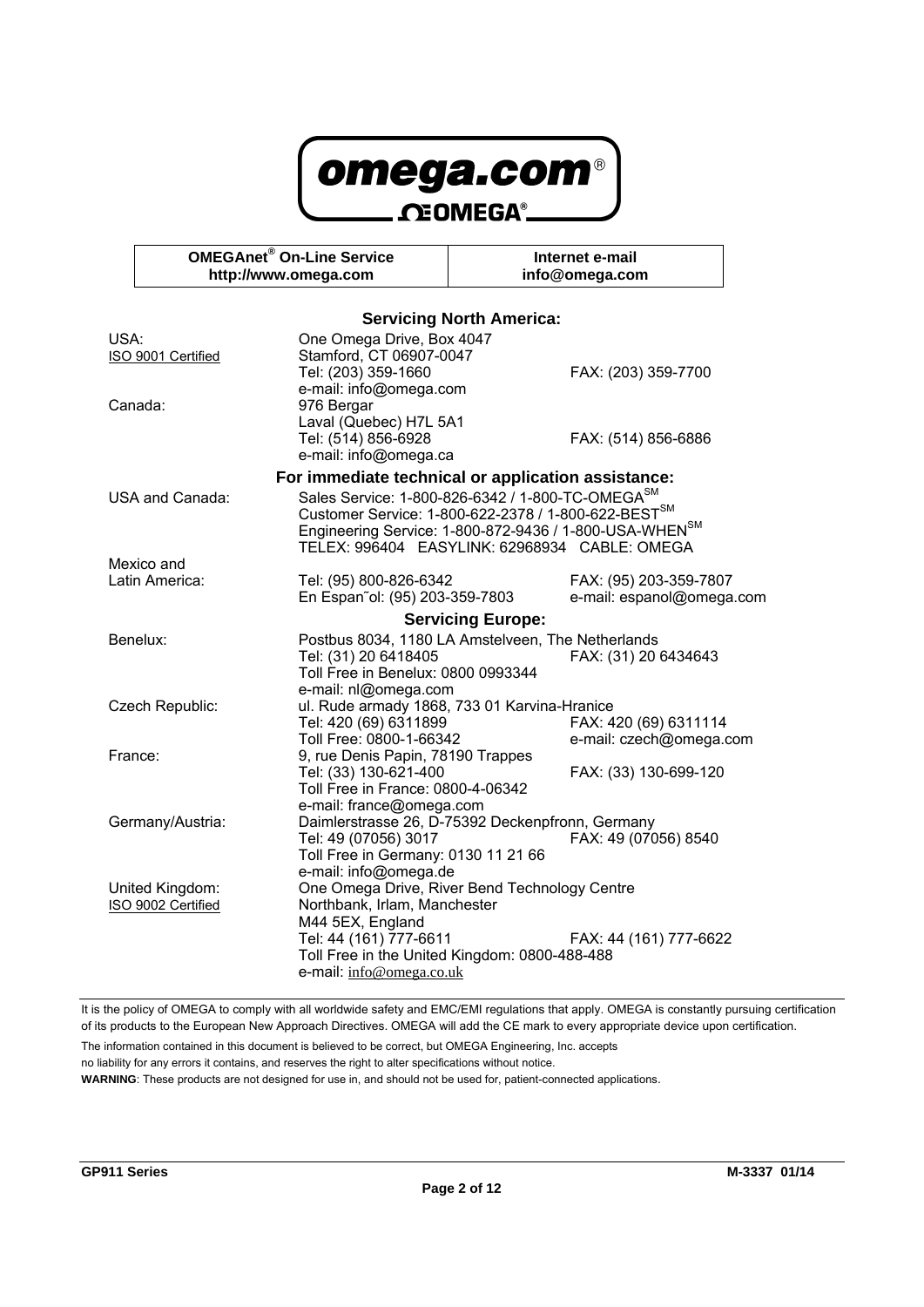# **Contents**

# **Product Description**

 $\overline{\mathbf{4}}$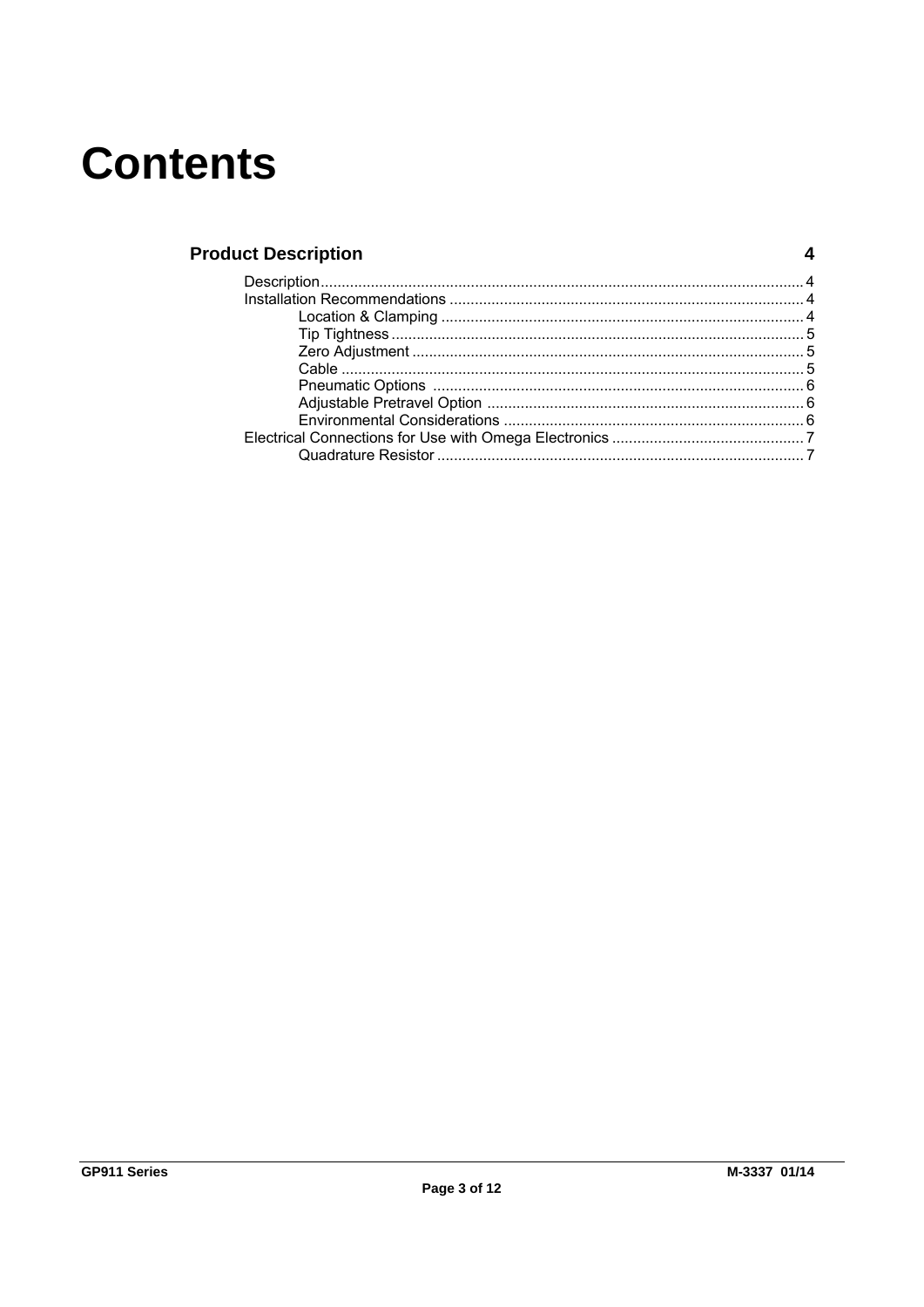# **Product Description**

## **Description**

Omega Gaging Transducers are high precision measurement probes intended for all Gaging applications demanding high accuracy and a high degree of repeatability. The one piece parallel body houses a precision linear ball sleeve bearing assembly, anti-rotation guide and the choice of either a half bridge or a L.V.D.T. winding, a combination which adds up to an extremely versatile, accurate and cost effective measurement solution.

## **Installation Recommendations**

### **Location & Clamping**

L.V.D.T. Gaging transducers generally are a reliable and proven technology that is well established in all areas of manufacturing and quality control. The majority of the associated problems experienced with their application and use are totally avoidable, particularly if sufficient thought is given during the initial design stages of equipment, to the position and clamping methods employed for these measuring elements.

L.V.D.T.'s being of inductive nature are susceptible to some degree to the influence of magnetic fields and therefore should be positioned well away from electric motors, relays and permanent magnets, where this is not possible then magnetic shielding should be considered as an alternative.

Clamping of the probe body should be carefully considered, ideally the body of the transducer should be clamped in a pinch or yoke type clamp, if this is not possible then the introduction of a load spreading bush between body and clamp is a preferred alternative.

Irrespective of clamping method care must be taken not to overtighten retaining screws as distortion of the body may prove damaging to the integrity of the transducer and adversely effect the geometry of the installation.

Where single point screw clamping is adopted then the tightening torque employed should be limited to that which will give a maximum of 50Kg point load. The typical maximum torque for an M5x0.8mm or a 10-32UNF screw would be approximately 0.27Nm.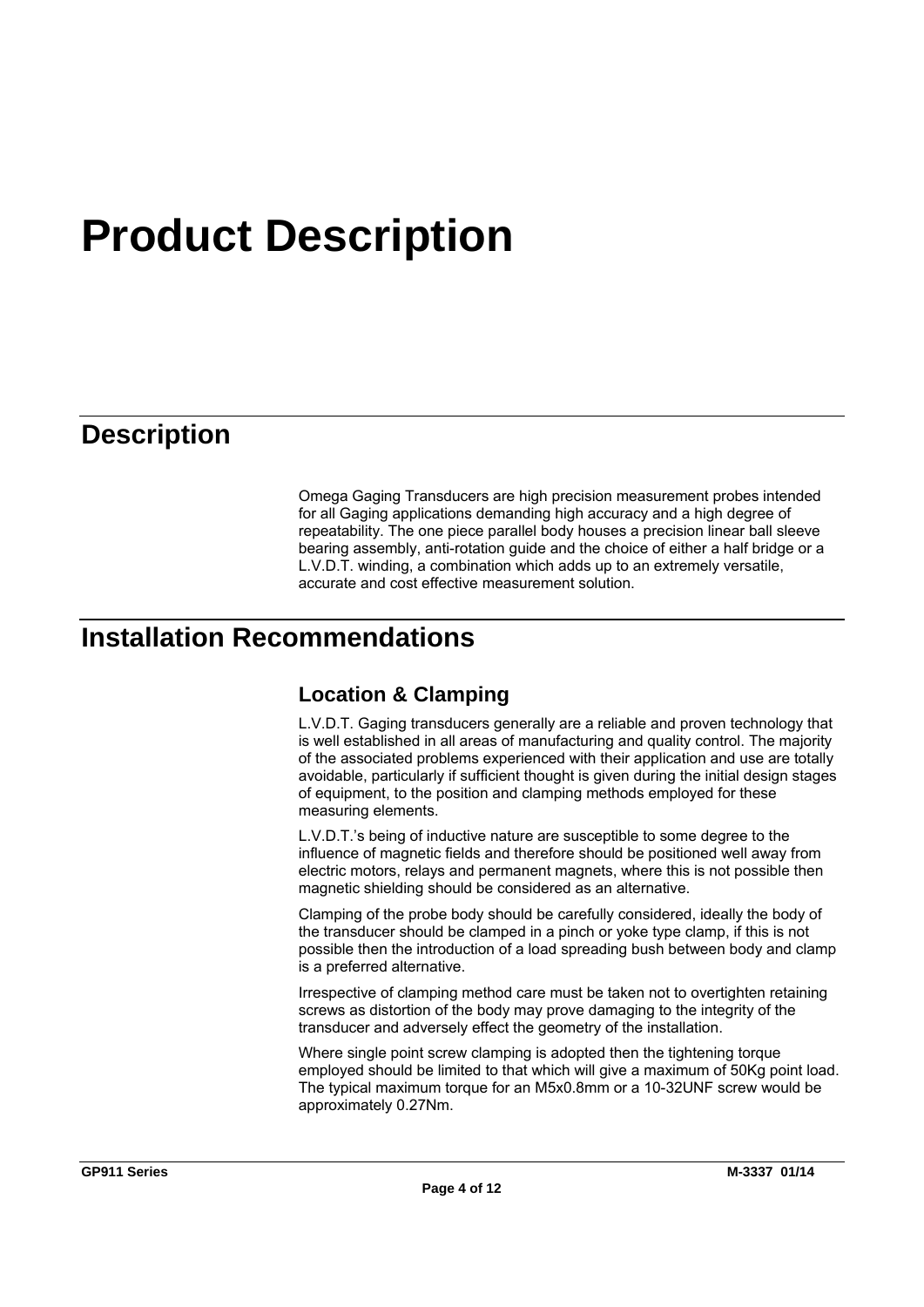## **Tip Tightness**

Standard measuring tips are factory tightened to a torque of between 0.18Nm and 0.22Nm, this is sufficient to prevent loosening of the tip in use, but well within the damage threshold of the anti-rotation mechanism. It is recommended that replacement tips are tightened to the prescribed torque limits with the shaft fully retracted. A proprietary thread locking anaerobic sealant may be used sparingly if desired.

## **Zero Adjustment**

This is best achieved by first positioning the Gage master, zeroing any electrical offset control, selecting the course set gain and moving the Gaging probe into contact with the master until the reading comes onto the scale. Gently tighten the clamp until it is just possible to "fidget" the probe manually towards the zero indication.

As zero is approached, the instrument gain may be increased; when the zero point is within the range of the zero offset controls the clamp must be fully tightened. Any standard Omega probe used over the whole of its rated stroke should be mechanically set to within 0.004" (0.10mm) of true zero, if the measuring range is less than the rated stroke then the setting tolerance may be increased proportionally to within the limits of the available electrical offset.

## **Cable**

The transducer cable is specially manufactured to company specification to achieve the optimum balance between flex life, flexibility, chemical resistance, abrasion resistance and electrical characteristics such as electrostatic screening.

The following precautions will minimize transducer failure due to cable damage.

Cable runs should be positioned well clear of moving components and vulnerable working areas. If the cable is in a flex situation then a minimum bend radius of 6" (150mm) should be maintained, the vacuum and pneumatic options should not be flexed from the transducer cable entry, but should be anchored separately at a position of 2-3" (50-75mm) from the end cap.

### **Specials**

All non-pneumatic probes are provided with a cable strain relief spring as standard. This feature allows the user to retrospectively install a right angle cable outlet to aid space or cable routing restrictions.

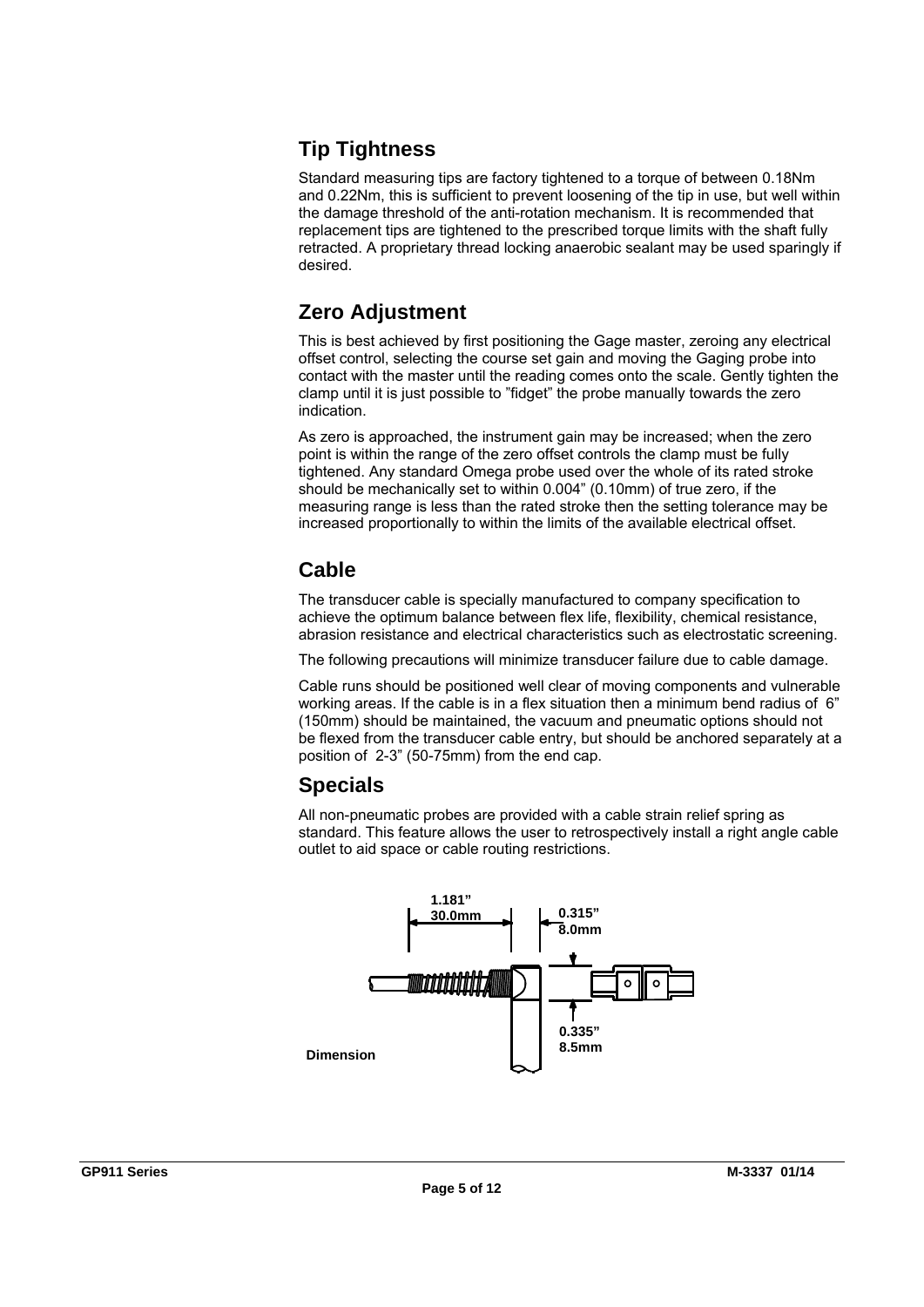### **Pneumatic Options**

The Gaging tip of pneumatic probes is normally biased in the inward direction and extension of the tip is achieved by applying air pressure to the probe nozzle.

Air pressure may be varied within the specified limits to achieve the desired tip force at zero. The pneumatic probes are designed to be leak free and of small volume to minimize the air flow requirements and maintain a consistent tip force. Care must be taken not to damage the bellows seal as the satisfactory operation of the probe is entirely dependent on this component. A working clearance around the bellows equivalent to a 0.375" (9.5mm) dia. hole is desirable. To maximize the working life of the probes the air supply should be both clean and dry; i.e. filtered to better than 0.0002" (5 microns) and with a relative humidity of less than 60%.

Operating Pressure Range for Standard Products : 0.4 Bar (6 psi) to 1.0 Bar (14 psi)

## **Vacuum Option**

The Gaging tip of the vacuum operated probes is normally biased in the outward direction and retracted by the application of negative pressure within the specified ranges at the probe nozzle. Care must be taken not to damage the bellows seal as the satisfactory operation of the probe is entirely dependent on this component. Probes may be operated from a pumped system or individually from a hand operated bulb.

Operating Pressure for Standard Products : 0.27 Bar (4 psi) maximum

## **Adjustable Pretravel Option**

The option for adjustable pretravel is provided to maximize probe life and minimize component damage where side application of the Gaged component is necessary. Pretravel should be adjusted for minimum lift of the probe tip necessary for a satisfactory Gaging operation within the tolerance of the Gaged component.

Pretravel should only be adjusted using the spanner. (ordered separately)

The pretravel adjustment is not provided as a means of fine mechanical zero control, although it is possible to be used as such. Excessive use of the facility for zero adjustment can result in loss of electrical datum, resulting in possible damage to the internal stops.

### **Environmental Considerations**

All non-pneumatic Gaging probes are specified to operate from  $+14^{\circ}$ F to 176 $^{\circ}$ F  $(0.10^{\circ} \text{C})$  to +80°C) and all pneumatic probes from 41°F to 176°F (+5°C to +80°C). At the low temperature extremes it may be necessary, due to stiffening, to remove the rubber gaiter to achieve satisfactory operation. In this case the atmosphere must be both clean and dry. However, continued operation without the gaiter is not recommended due to the damage caused by the ingress of dirt. Use of the transducer without the gaiter invalidates warranty. Omega probes are designed to withstand the rigors of in-process Gaging and will operate satisfactorily in the presence of copious amounts of coolants and cleaning solvents.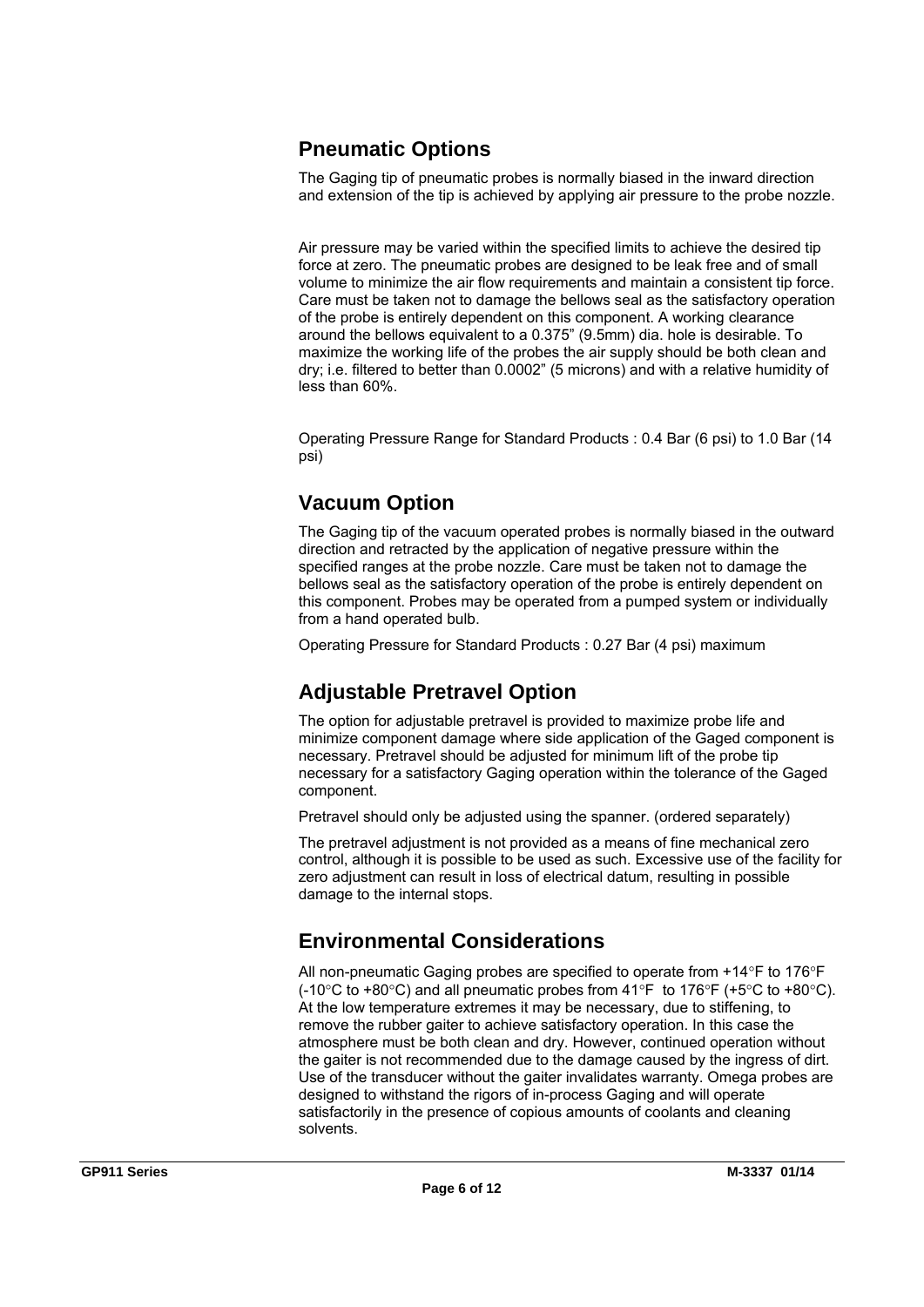# **Electrical Connections for Use with Omega Electronics**

#### **Quadrature Resistor**

These are supplied, where necessary to minimize residual voltage at null and should be fitted as follows:

**L.V.D.T**.: Between yellow and white or yellow and green depending on phase (see calibration sheet for details). Yellow wire is not connected in optional factory fitted plugs.

**Half-Bridge**: Between yellow and red or yellow and blue (see calibration sheet for details).

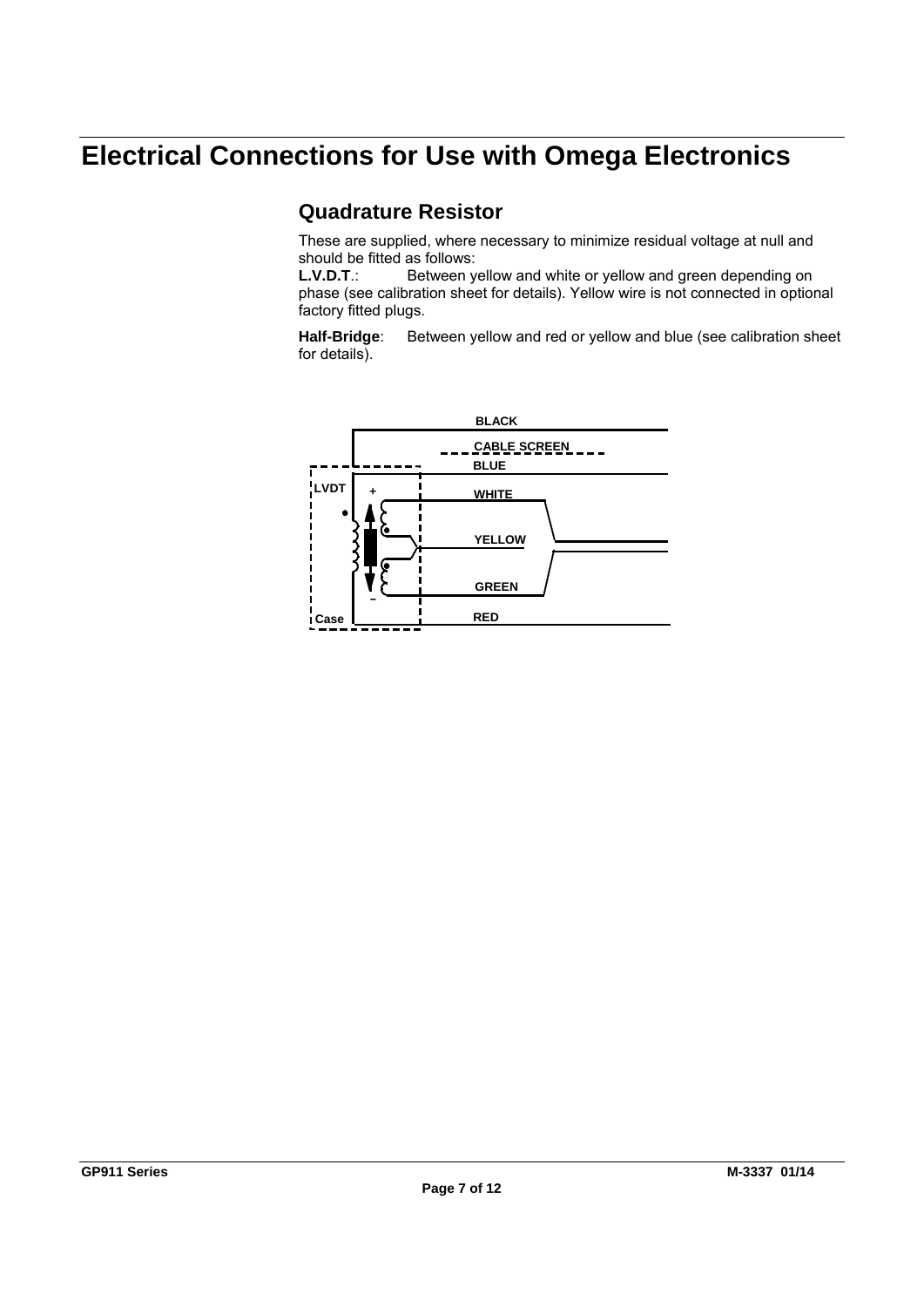# W-Series Application Notes

When applying these probes the following pertinent points need to be observed in order to maintain the specification and to maintain continued reliable operation:

- 1) Air supply must be clean and dry, ie. Max 60% RH and filtered to particle size of 0.1 m.
- 2) The operating environment must be clean and dry. Viscous materials contaminating the probe shaft can inhibit operation and/or negate the properties of the low viscosity synthetic lubricating oils employed.
- 3) Replacing a contact tip should be approached with caution, the bearing assembly by default is delicate and any undue force can potentially damage the unit resulting in loss of free move ment. Maximum tightening torque is 12–15 cNm. It is advised that the original supplier replace or fit custom tips, this ensures that the probe after testing will operate to specification, also if the mass of the tip differs from standard then any variance to the specification can be advised.
- 4) It is not recommended that the W-Series probes are subjected to side loading, as this can considerably shorten the useful working life.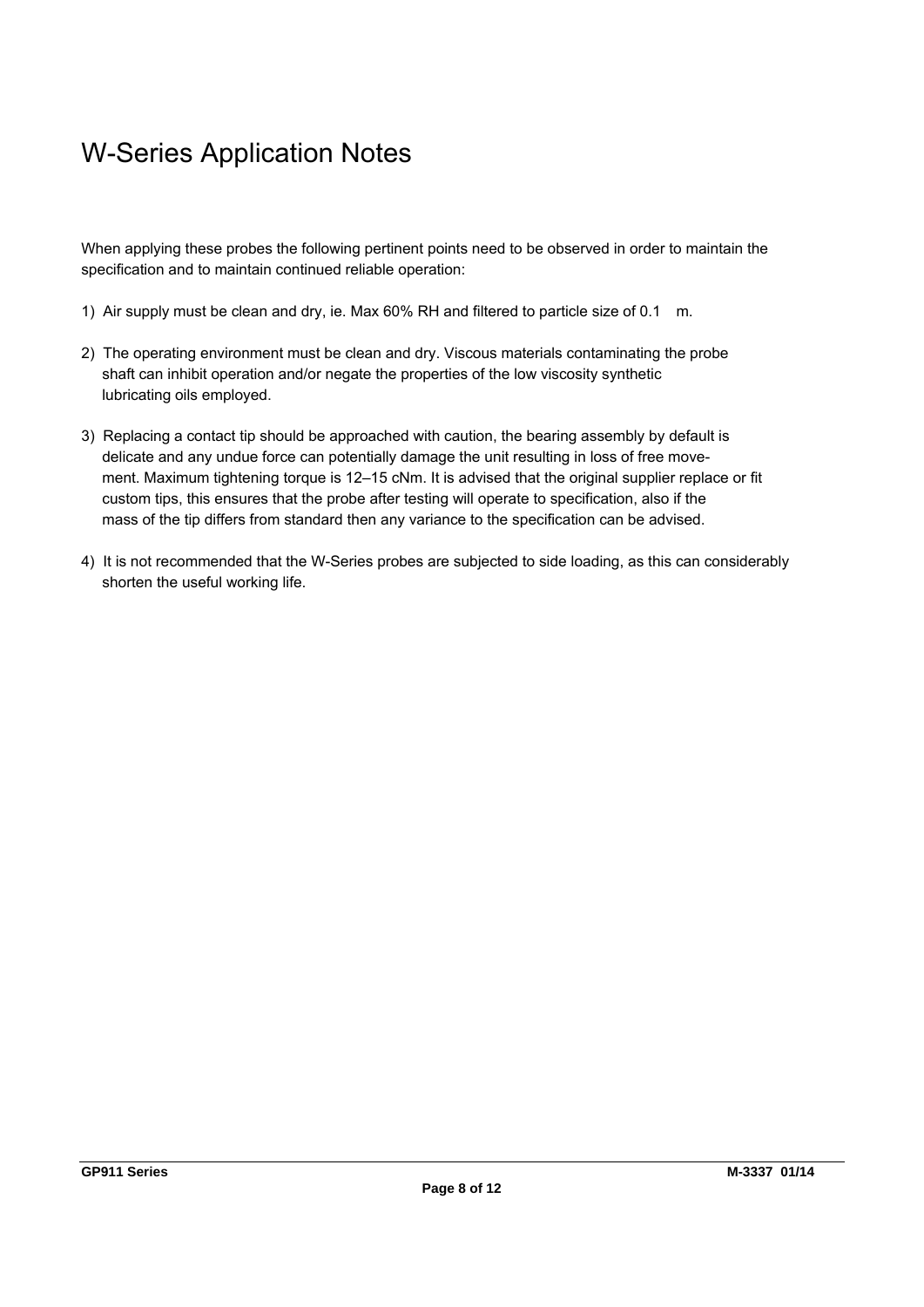This Page Intentionally Left Blank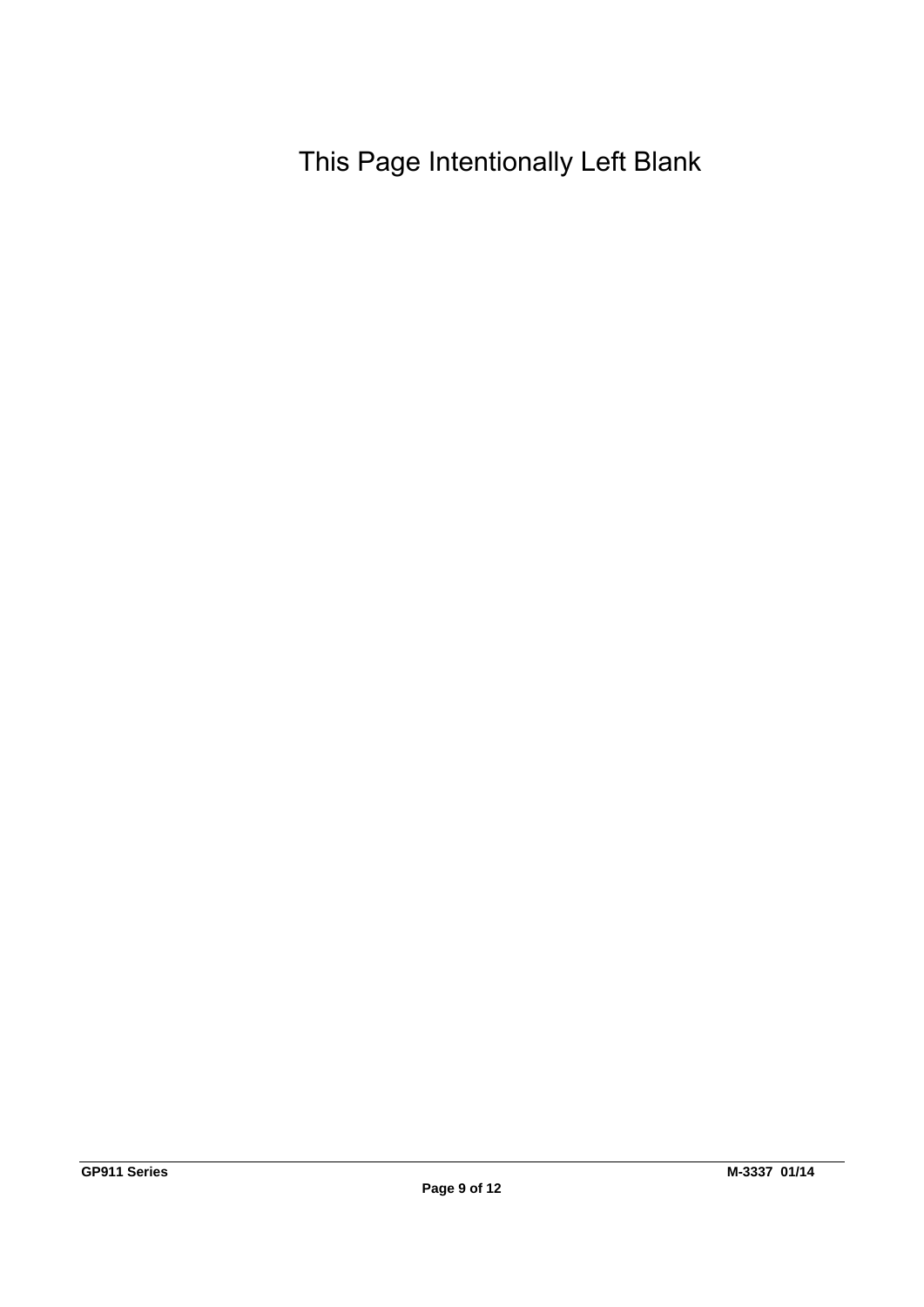This Page Intentionally Left Blank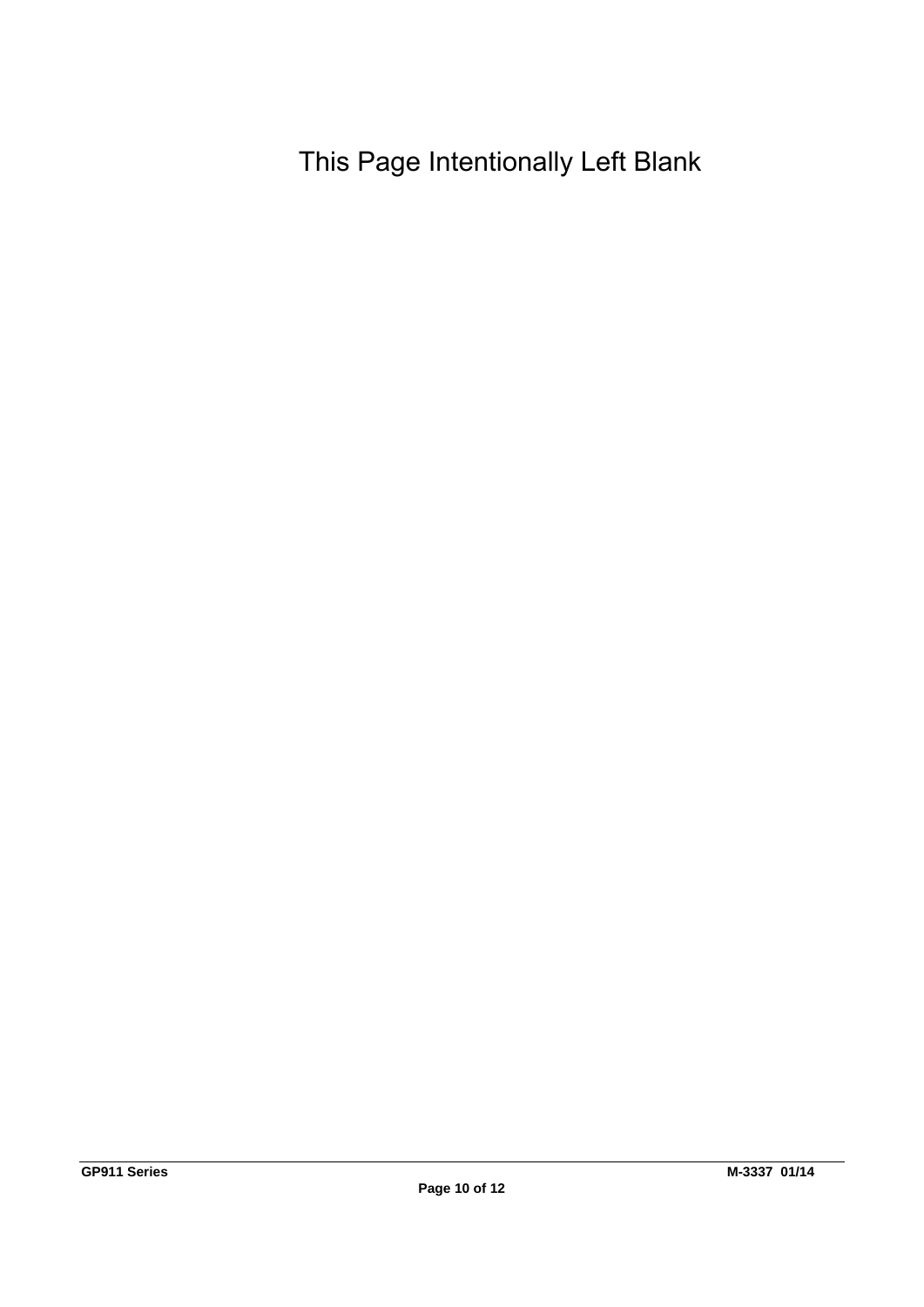#### **WARRANTY/DISCLAIMER**

OMEGA ENGINEERING, INC. warrants this unit to be free of defects in materials and workmanship for a period of **13 months** from date of purchase. OMEGA Warranty adds an additional one (1) month grace period to the normal **one (1) year product warranty** to cover handling and shipping time. This ensures that OMEGA's customers receive maximum coverage on each product.

If the unit malfunctions, it must be returned to the factory for evaluation. OMEGA's Customer Service Department will issue an Authorized Return (AR) number immediately upon phone or written request. Upon examination by OMEGA, if the unit is found to be defective, it will be repaired or replaced at no charge. OMEGA's WARRANTY does not apply to defects resulting from any action of the purchaser, including but not limited to mishandling, improper interfacing, operation outside of design limits, improper repair, or unauthorized modification. This WARRANTY is VOID if the unit shows evidence of having been tampered with or shows evidence of having been damaged as a result of excessive corrosion; or current, heat, moisture or vibration; improper specification; misapplication; misuse or other operating conditions outside of OMEGA's control. Components which wear are not warranted, including but not limited to contact points, fuses, and triacs.

**OMEGA is pleased to offer suggestions on the use of its various products. However, OMEGA neither assumes responsibility for any omissions or errors nor assumes liability for any damages that result from the use of its products in accordance with information provided by OMEGA, either verbal or written. OMEGA warrants only that the parts manufactured by it will be as specified and free of defects. OMEGA MAKES NO OTHER WARRANTIES OR REPRESENTATIONS OF ANY KIND WHATSOEVER, EXPRESS OR IMPLIED, EXCEPT THAT OF TITLE, AND ALL IMPLIED WARRANTIES INCLUDING ANY WARRANTY OF MERCHANTABILITY AND FITNESS FOR A PARTICULAR PURPOSE ARE HEREBY DISCLAIMED. LIMITATION OF LIABILITY: The remedies of purchaser set forth herein are exclusive, and the total liability of OMEGA with respect to this order, whether based on contract, warranty, negligence, indemnification, strict liability or otherwise, shall not exceed the purchase price of the component upon which liability is based. In no event shall OMEGA be liable for consequential, incidental or special damages.** 

CONDITIONS: Equipment sold by OMEGA is not intended to be used, nor shall it be used: (1) as a "Basic Component" under 10 CFR 21 (NRC), used in or with any nuclear installation or activity; or (2) in medical applications or used on humans. Should any Product(s) be used in or with any nuclear installation or activity, medical application, used on humans, or misused in any way, OMEGA assumes no responsibility as set forth in our basic WARRANTY / DISCLAIMER language, and, additionally, purchaser will indemnify OMEGA and hold OMEGA harmless from any liability or damage whatsoever arising out of the use of the Product(s) in such a manner.

#### **RETURN REQUESTS / INQUIRIES**

Direct all warranty and repair requests/inquiries to the OMEGA Customer Service Department. BEFORE RETURNING ANY PRODUCT(S) TO OMEGA, PURCHASER MUST OBTAIN AN AUTHORIZED RETURN (AR) NUMBER FROM OMEGA'S CUSTOMER SERVICE DEPARTMENT (IN ORDER TO AVOID PROCESSING DELAYS). The assigned AR number should then be marked on the outside of the return package and on any correspondence.

The purchaser is responsible for shipping charges, freight, insurance and proper packaging to prevent breakage in transit.

FOR **WARRANTY** RETURNS, please have the following information available BEFORE contacting OMEGA: 1. Purchase Order number under which the product was PURCHASED, 2. Model and serial number of the product under warranty, and 3. Repair instructions and/or specific problems relative to the product. FOR **NON-WARRANTY** REPAIRS, consult OMEGA for current repair charges. Have the following information available BEFORE contacting OMEGA: 1. Purchase Order number to cover the COST of the repair, 2. Model and serial number of the product, and 3. Repair instructions and/or specific problems relative to the product.

OMEGA's policy is to make running changes, not model changes, whenever an improvement is possible. This affords our customers the latest in technology and engineering. OMEGA is a registered trademark of OMEGA ENGINEERING, INC.

© Copyright 1999 OMEGA ENGINEERING, INC. All rights reserved. This document may not be copied, photocopied, reproduced, translated, or reduced to any electronic medium or machine-readable form, in whole or in part, without the prior written consent of OMEGA ENGINEERING, INC.